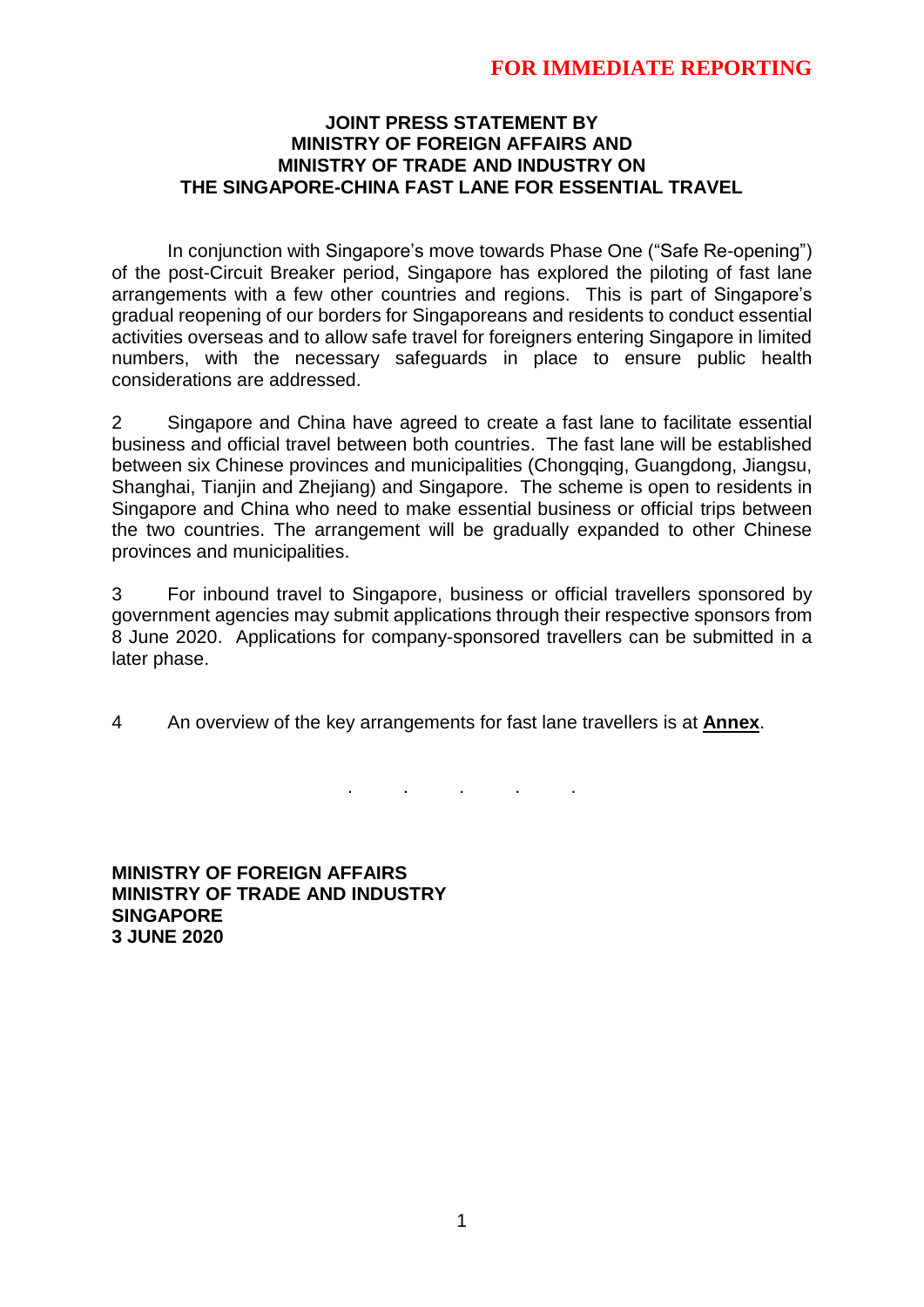# **FOR IMMEDIATE REPORTING**

**Annex**

### **KEY ARRANGEMENTS FOR FAST LANE TRAVELLERS**

#### Application

1 Residents in Singapore seeking to make essential travel to China via the fast lane must be sponsored by either a company or a government agency in China, which will file an application on behalf of the applicant with the local provincial or municipal authorities.<sup>1</sup> If the application is approved, an invitation will be issued to the applicant. The approved applicant will thereafter apply for a visa from the PRC Embassy in Singapore, as well as submit a health declaration to the Chinese authorities.

2 Residents in China seeking to make essential travel to Singapore via the fast lane must be sponsored by either a company or a Singapore Government agency, which will file an application on behalf of the applicant for a SafeTravel Pass. When the SafeTravel Pass application is approved, an approval letter will be issued to the applicant, as well as the sponsoring company or government agency. With this letter, an approved applicant who is a visa-required passport holder will proceed to apply for a visa for travel to Singapore through the usual channels. If the applicant already has an existing valid visa, the visa suspension will be lifted when the SafeTravel Pass is approved, and he or she need not apply for a new visa. The applicant can check his/her visa status through [https://eservices.ica.gov.sg/esvclandingpage/save.](https://eservices.ica.gov.sg/esvclandingpage/save) Those who do not require a visa prior to the COVID-19 pandemic will not need to apply for a visa for fast lane travel. These include passport holders from countries and regions with which Singapore has visa-free arrangements, as well as diplomatic and official passport holders. The approved applicant will also have to electronically submit pretrip health and travel history declarations via the SG Arrival Card, before entering Singapore.

#### Pre-Departure Health Measures

3 Approved applicants travelling from either country must monitor their health status before departure, take a polymerase chain reaction (PCR) test within 48 hours before departure and obtain a certificate of having tested negative for COVID-19. Users of the fast lane between China and Singapore will bear the cost of the predeparture PCR test. In addition, applicants travelling from China to Singapore must have remained in any of the sending Chinese fast lane regions for the last seven days prior to departure for Singapore. The applicant is required to produce a valid SafeTravel Pass, a negative PCR test result, a return air ticket and a valid visa (for visa-required passport holders) for pre-boarding checks. Otherwise, the applicant can be refused boarding.

 $\overline{a}$ <sup>1</sup> The term "sponsor" refers to the company or government agency making the application on behalf of the traveller.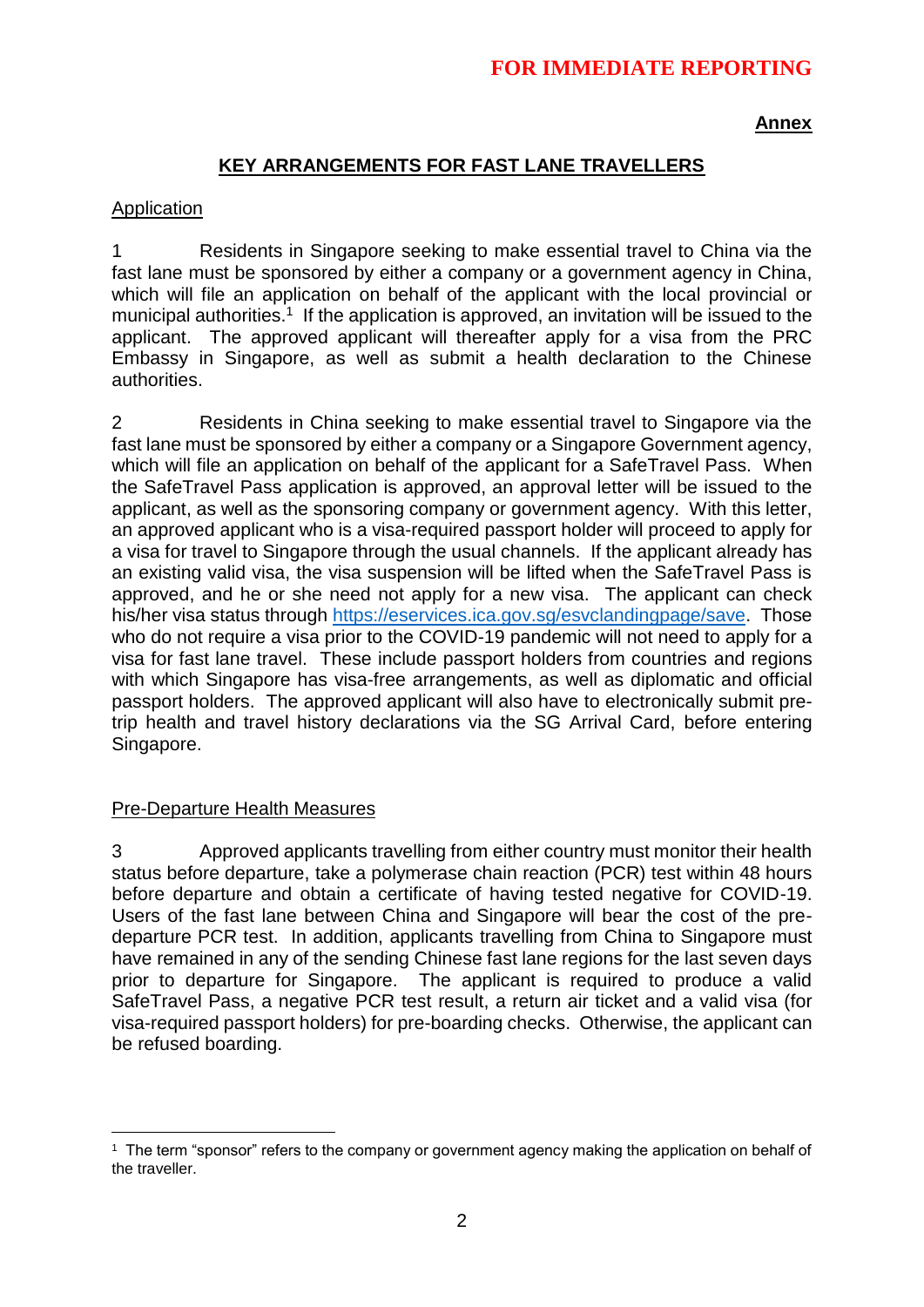## Post-Arrival Health Measures

4 An approved applicant travelling from Singapore to China will undergo a PCR test and serology test after arrival in China at his/her own cost, and remain in locations designated by the local provincial or municipal government for one to two days until the test result is released. If the result indicates that the traveller has tested negative for COVID-19, the host company or government agency will transport the traveller directly from the above-mentioned locations designated by the local provincial/municipal government to the workplace or residence.<sup>2</sup> If tested positive for COVID-19, the traveller will undergo medical treatment in China at the traveller's cost. Travellers must use China's local Health QR code for the duration of their stay in China.

5 An approved applicant travelling from China to Singapore will undergo a PCR test after arrival in Singapore. The applicant is also required to produce a valid SafeTravel Pass and a negative PCR test result (i.e., the result of the test done prior to departure from China) to arrival immigration. The applicant will otherwise be denied entry. Upon entry into Singapore, the applicant must remain in isolation at a selfsourced declared accommodation (non-residential address only) for one to two days until the test result is known. The host company or government agency will transport the traveller directly from the airport to the declared self-sourced accommodation, adhering to prevailing health measures. Travellers will bear the costs of the postarrival PCR test in Singapore and stay in the declared accommodation. If the result indicates that the traveller has tested negative for COVID-19, the host company or government agency will ensure that the traveller is transported directly from the declared accommodation to the workplace, and back. If tested positive for COVID-19, the traveller will undergo medical treatment at his/her cost. The host company or government agency shall ensure that the travellers to Singapore use the TraceTogether app for the duration of their stay. If a traveller does not have a TraceTogether-compatible device, the host company or government agency should provide one to the traveller.

### Controlled Itinerary

6 Besides abiding by the prevailing public health measures of the receiving country/region, travellers must adhere to a controlled itinerary that is supervised by the host company or government agency for the first 14 days. The traveller may not use public transportation for this purpose, with the exception of private hire cars/taxis or cohorted company transport.

7 For travellers from Singapore who need to travel between the fast lane regions in China within the first 14 days upon arrival, they shall, through the host company or government agency, obtain in advance the approval of the provincial/municipal government of the next destination. The traveller from Singapore will only be allowed to travel outside the six fast lane regions after staying in the fast lane region(s) for 14 days, and should adhere to prevailing measures in China.

 $\overline{a}$ <sup>2</sup> The term "host" refers to the company or government agency that receives the traveller in the destination country.